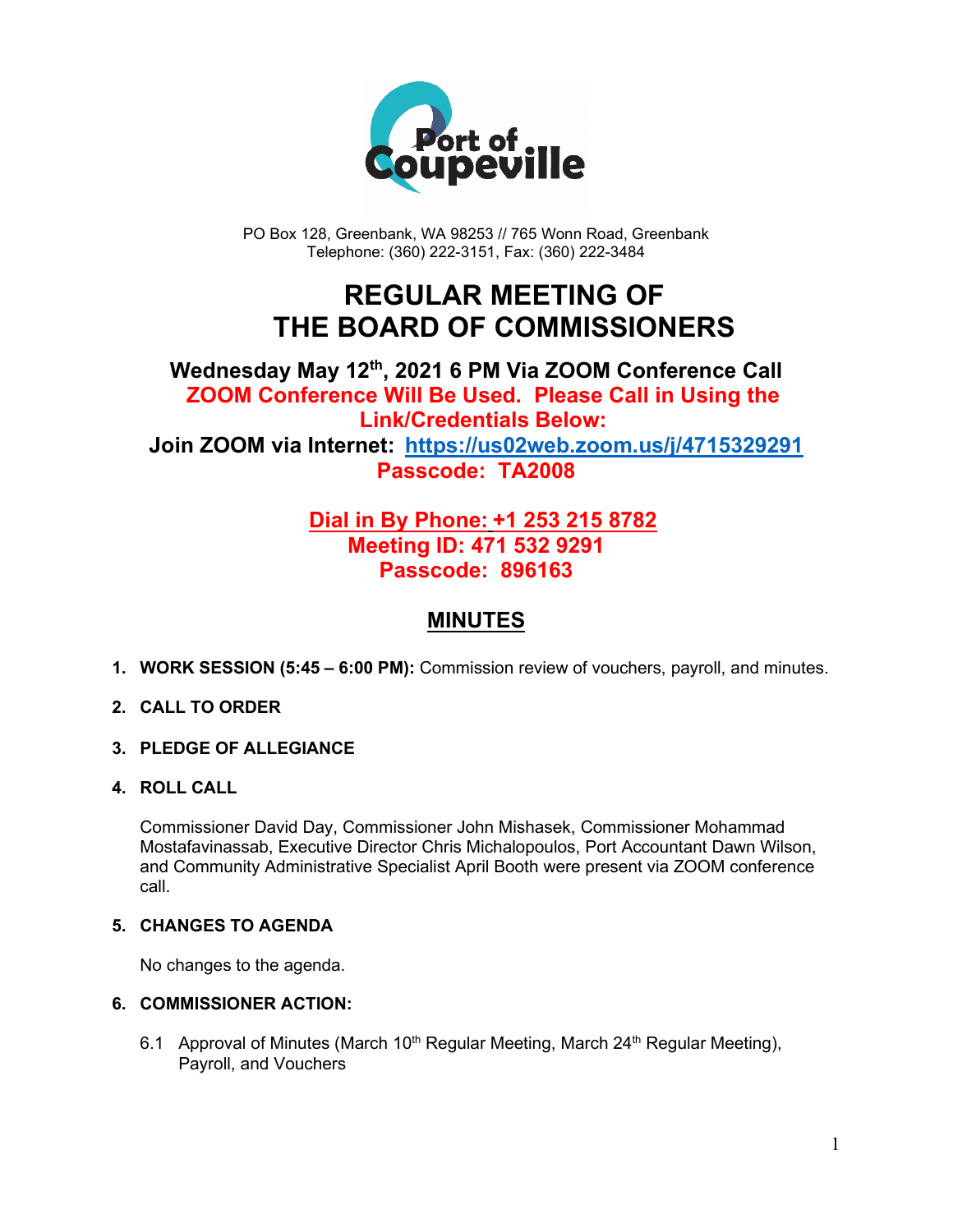- A. Commissioner John Mishasek moved to approve the Meeting Minutes of the April 14th Regular Meeting and April 28th Regular Meeting. **Motion was seconded and passed unanimously.**
- B. Commissioner David Day moved to approve the following vouchers, payroll, and electronic payment from March for payment. **Motion was seconded and passed unanimously.**

| Voucher warrant numbers: 21-0501 through 21-0526 |                 | \$27,102.48 |
|--------------------------------------------------|-----------------|-------------|
| Payroll warrant number: 21-0527 through 21-0532  |                 | \$14,560.76 |
| Electronic payments dates: EFT 01                |                 | \$3,906.04  |
|                                                  | Total Payables: | \$45,569.28 |

**7. PUBLIC COMMENT -** *This time is set aside for members of the public to speak to the Board regarding subjects of concern, interest, or items on the Agenda. The Board will take all information under advisement, but generally will not take any action unless it is emergent in nature. To ensure your comments are recorded, please state your name and city of residence. Please limit comments to 5 minutes. If you have any documents to present to the Board, please email them to the Port Executive Director prior to the meeting.*

There was no public comment.

#### **8. FINANCIAL UPDATE**

Accountant Dawn Wilson discussed the profit-loss and budget-vs.-actual reports with Commissioners and answered questions.

#### **9. EXECUTIVE DIRECTOR REPORT**

Executive Director Chris Michalopoulos shared his report with Commissioners and answered questions.

#### **10. OLD BUSINESS**

10.1 Discussion: Wharf Phase 1 Update – Thompson Environmental

Doug Thompson of Thompson Environmental presented options for mitigation at the wharf.

10.2 Discussion: Wharf Entryway Project Update – Vickie Chambers of CHWA

Vicki Chambers with CHWA presented the landscape designs and repairs to the whale wheel for the entryway to the wharf.

- 10.3 Discussion: Industrial Development District Update:
	- Draft Timeline of Key Accomplishments
	- Draft Capital Finance Plan Version 2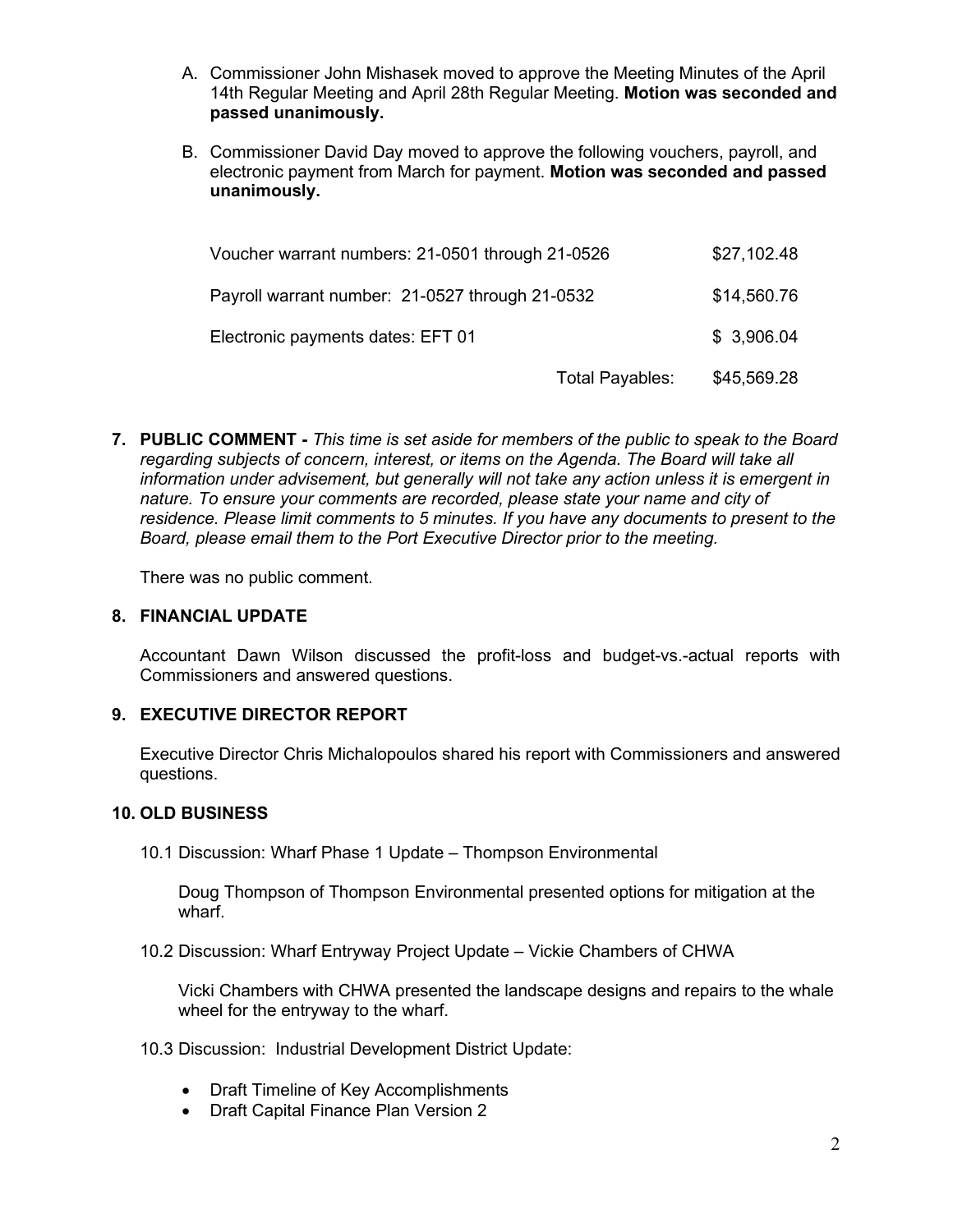- Findings Memorandum Feedback
- Communication Plan Update

Executive Director Chris Michalopoulos gave an update on the Industrial Development District. Commissioner David Day requested staff to provide binders of all materials to the Commissioners.

10.4 Action: Chmelik, Sitkin, & Davis Scope of Work Approval

Executive Director Chris Michalopoulos presented the engagement letter from Shmelik, Sitkin, & Davis. Commissioner John Mishasek made the motion for the Port of Coupeville to approve the engagement letter for Chmelik, Sitkin, & Davis for \$5,500 in estimated fees. **Motion was seconded and passed unanimously.**

#### **11. NEW BUSINESS**

11.1 Introduction: Laptop Comparison Table

Executive Director Chris Michalopoulos presented options for new laptops for Commissioners and the Executive Director. Commissioners determined there is urgency for Commissioner Mohammad Mostafavinassab to receive a new laptop, and this was an opportunity to test one to determine if it meets current needs.

#### **12. PUBLIC COMMENT**

Marianne Burr of Coupeville noted her appreciation for the work the Port is doing.

#### **13. PRESIDING OFFICER'S REPORT**

Commissioner David Day noted attending the Maritime Washington Heritage meeting.

#### **14. COMMITTEE REPORTS**

Commissioner David Day submitted a written report to the other commissioners and staff regarding his attendance at the COG meeting.

Commissioner John Mishasek discussed the WPPA Broadband funding and grants.

#### **15. EXECUTIVE SESSION**

To review the performance of a public employee (RCW 42.30.110)

Commissioners entered an executive session to assess the performance of a public employee. Upon return, they noted Commissioner David Day will meet with Executive Director Chris Michalopoulos to review the soon to expire employment contract. Once agreed upon, a vote will occur at a future meeting.

#### **16. COMMISSIONER DISCUSSION**

Commissioner John Mishasek spoke with former Commissioner William Bell and noted he may be moving back to the Greenbank area.

#### **17. ADJOURN**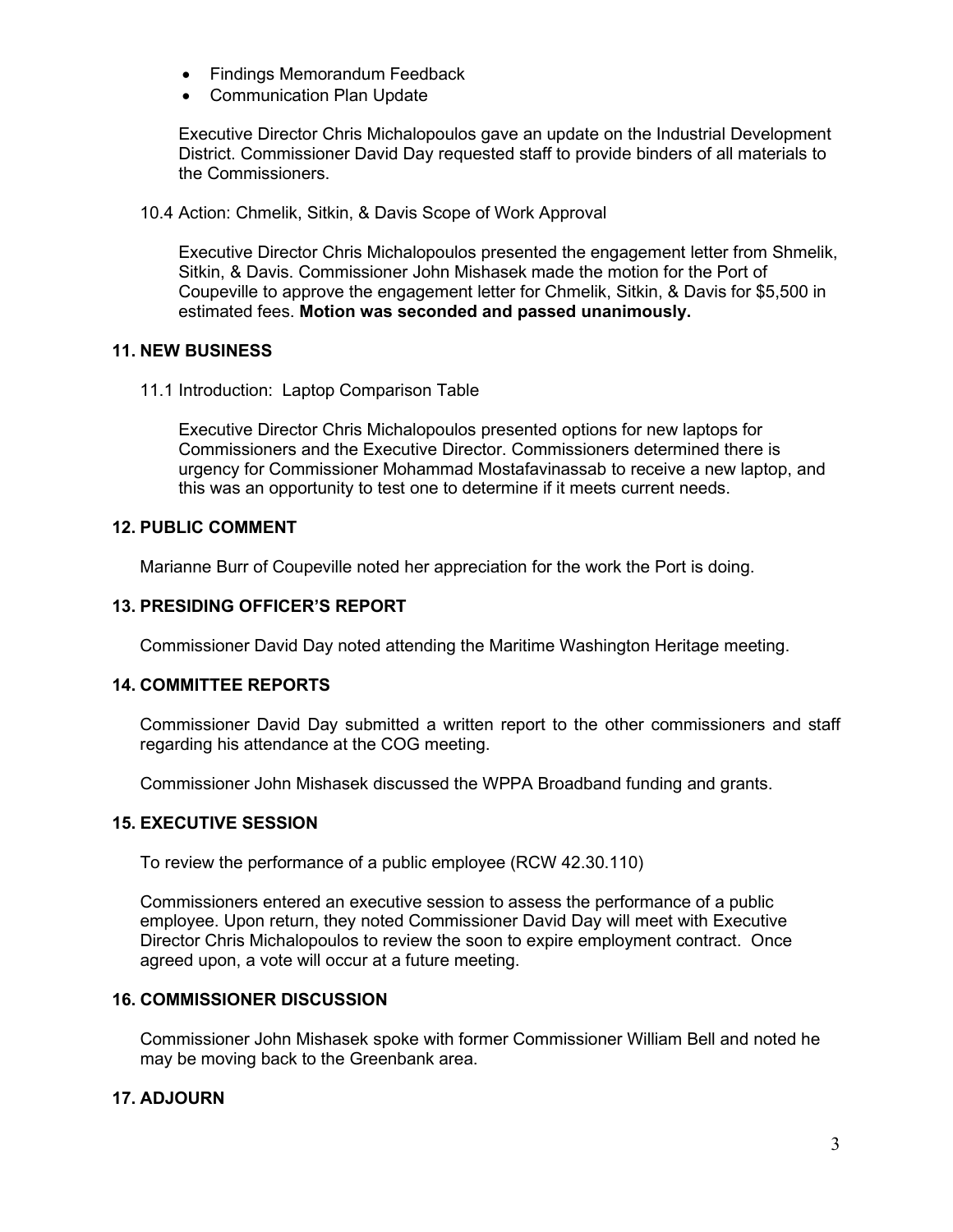The meeting adjourned at 8:49 PM.



**Next regular meeting: Wednesday, May 26, 2021, 6 PM Via ZOOM Conference Call Please Call in or Participate Via the Link Below: Join ZOOM via Internet:** <https://us04web.zoom.us/j/4715329291> **Passcode: TA2008 Dial In By Phone: +1 669 900 6833 Meeting ID: 471 532 9291 Passcode: 896163**

**Posted to: Port of Coupeville Web Page -- www.portofcoupeville.org United States Post Office – Coupeville & Greenbank, Washington Whidbey News Times – [editor@whidbeynewsgroup.com](mailto:editor@whidbeynewsgroup.com) Town of Coupeville – [clerktreasurer@townofcoupeville.org](mailto:clerktreasurer@townofcoupeville.org)**

#### **5.13.2021/v1**